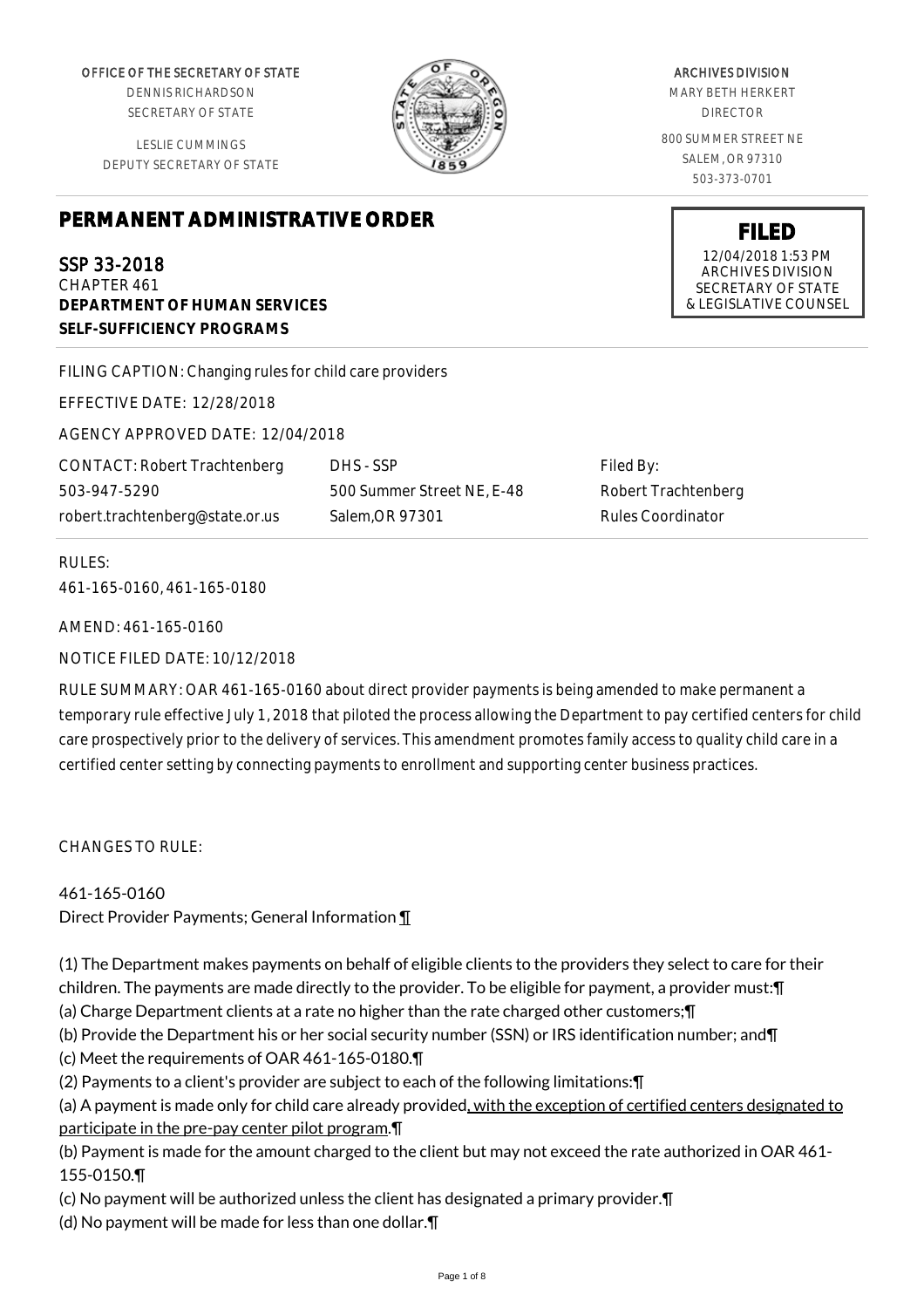(e) Except as provided otherwise in subsection (f) of this section, a payment is made only for child care provided on or after the date the designated provider has met the requirements to be listed and paid through the Department.¶

(f) A designated child care provider who the Department approves to be listed and paid through the Department may receive payment for child care provided prior to obtaining Department approval if the provider met the other Department requirements and was licensed under OAR 414-205-0000 to 414-205-0170, 414-350-0000 to 414- 350-0405, or 414-300-0000 to 414-300-0415.¶

(3) In the ERDC and TANF programs, the Department may issue a payment to an eligible provider during a month for which child care is being provided to meet an unexpected need of the provider related to the care of a covered child. The payment may be made if, without the payment, continued care by the same provider would be jeopardized and the client could not immediately obtain child care from another provider.

Statutory/Other Authority: ORS 329A.500, 409.050, 411.060, 411.070, 411.122, 412.049

Statutes/Other Implemented: ORS 329A.500, 409.010, 411.060, 411.070, 411.122, 412.049, 45 CFR 98.45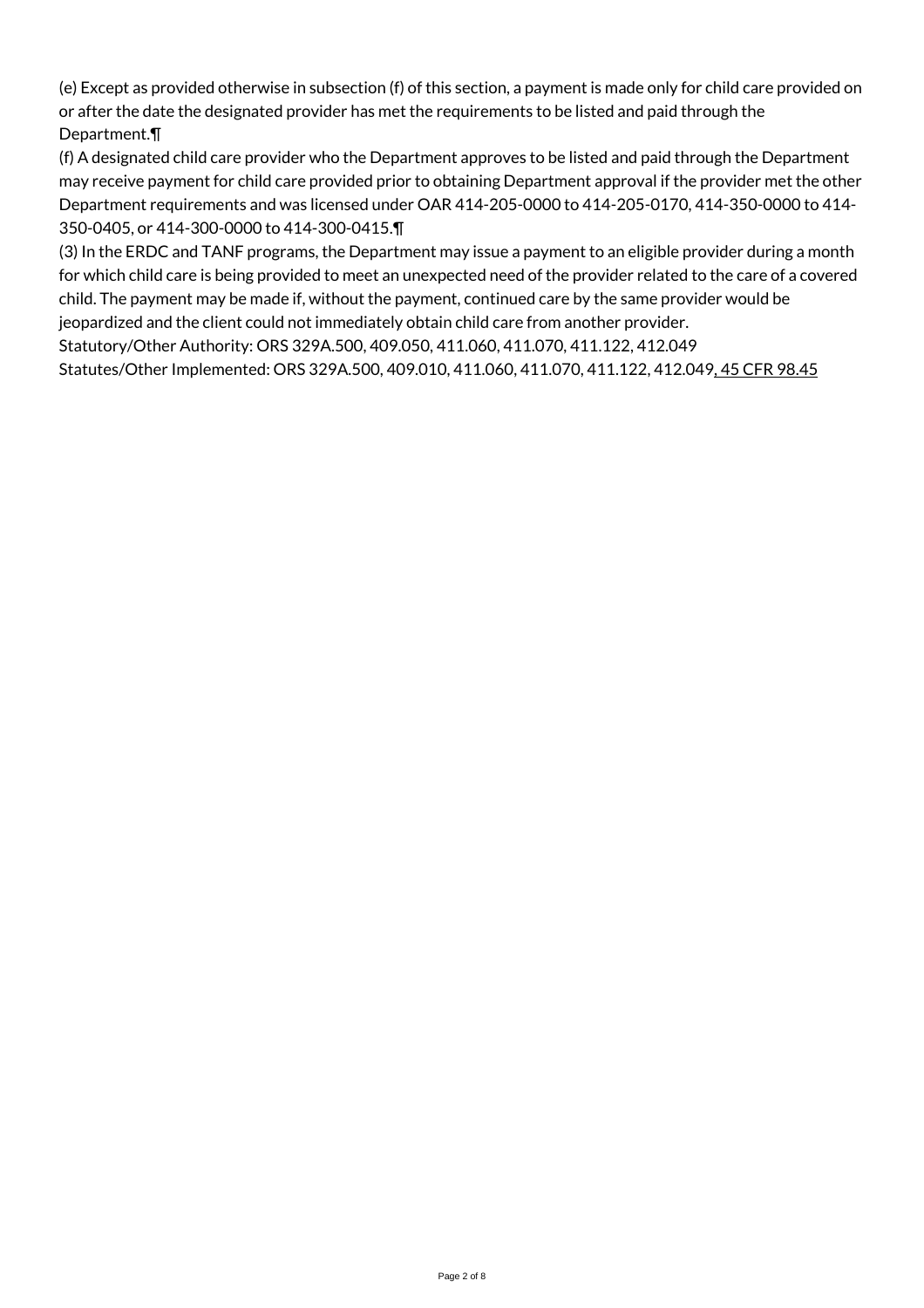## AMEND: 461-165-0180

REPEAL: Temporary 461-165-0180 from SSP 26-2018

## NOTICE FILED DATE: 10/12/2018

RULE SUMMARY: OAR 461-165-0180 about eligibility of child care providers is being amended to make permanent a temporary rule change effective August 1, 2018 that established an exemption to allow a member of a household to be approved to provide subsidized child care to support another household member with criminal or CPS history so the latter may participate in the JOBS program, or the education or employment covered by the ERDC program. This rule is also being amended to make permanent a temporary rule change effective August 1, 2018 that specified that a child care provider have competence, sound judgment and self-control, be mentally, physically and emotionally capable of performing duties related to child care, broadened the requirements related to being within sight or sound of all children, and broadened background check requirements to apply to individuals who have unsupervised access to children who are not employees supporting child safety. This rule is being further amended to make permanent a temporary rule change effective August 1, 2018 that set out Department policy as to when child care facilities that are tribally licensed are eligible for Department payments. This rule is also being amended to make permanent a temporary rule change effective August 1, 2018 that required that providers allow the Department to visit the site while child care is being provided to support technical assistance from the Department to child care providers. This rule is being further amended to make permanent a temporary rule change effective August 1, 2018 that specified that records showing the arrival and departure times for each child in care be recorded as the children arrive and depart. This rule also is being amended to make permanent a temporary rule change effective August 1, 2018 that required retention of exemption forms for immunizations to improve documentation requirements related to immunization. This rule is being further amended to make permanent a temporary rule change effective August 1, 2018 that provided further specificity in the safe drinking water requirements, supporting child health. This rule is also being amended to make permanent a temporary rule change effective August 1, 2018 that stated that the provider may not be in the same ERDC or TANF filing group as the child cared for; the parent of a child in the filing group, or a sibling living in the home of the child, supporting program integrity. This rule is being further amended to make permanent a temporary rule change effective August 1, 2018 that specified that indictments must be reported to the Direct Pay Unit within five days of occurrence, clarifying the arrest requirements in the rule. This rule is also being amended to make permanent a temporary rule change effective August 1, 2018 that update orientation and training requirements, consistent with current practices.

CHANGES TO RULE:

## 461-165-0180 Eligibility of Child Care Providers ¶

(1) The Department must approve a child care provider to receive payment for child care if information available to the Department provides no basis for denying eligibility unless the Department determines, following a final fitness determination (see OAR 125-007-0260 and 407-007-0320) or Child Protective Service (CPS) records checks, that the provider or other subject individual (see OAR 125-007-0210 and 407-007-0210(8)(a)(J)) is not eligible for payment.¶

(2) The Department may approve a child care provider who is legally exempt (see section (12) of this rule) as a child care provider for a child (see OAR 461-001-0000) in their household, despite the criminal or CPS history of another member of this household, if all of the following requirements are met:¶

(a) There is no criminal history consisting of a disqualifying crime listed in 45 CFR 98.43(c).¶

(b) The household member with the criminal or CPS history is a parent (see OAR 461-001-0000) or caretaker relative (see OAR 461-001-0000) of the child needing child care.¶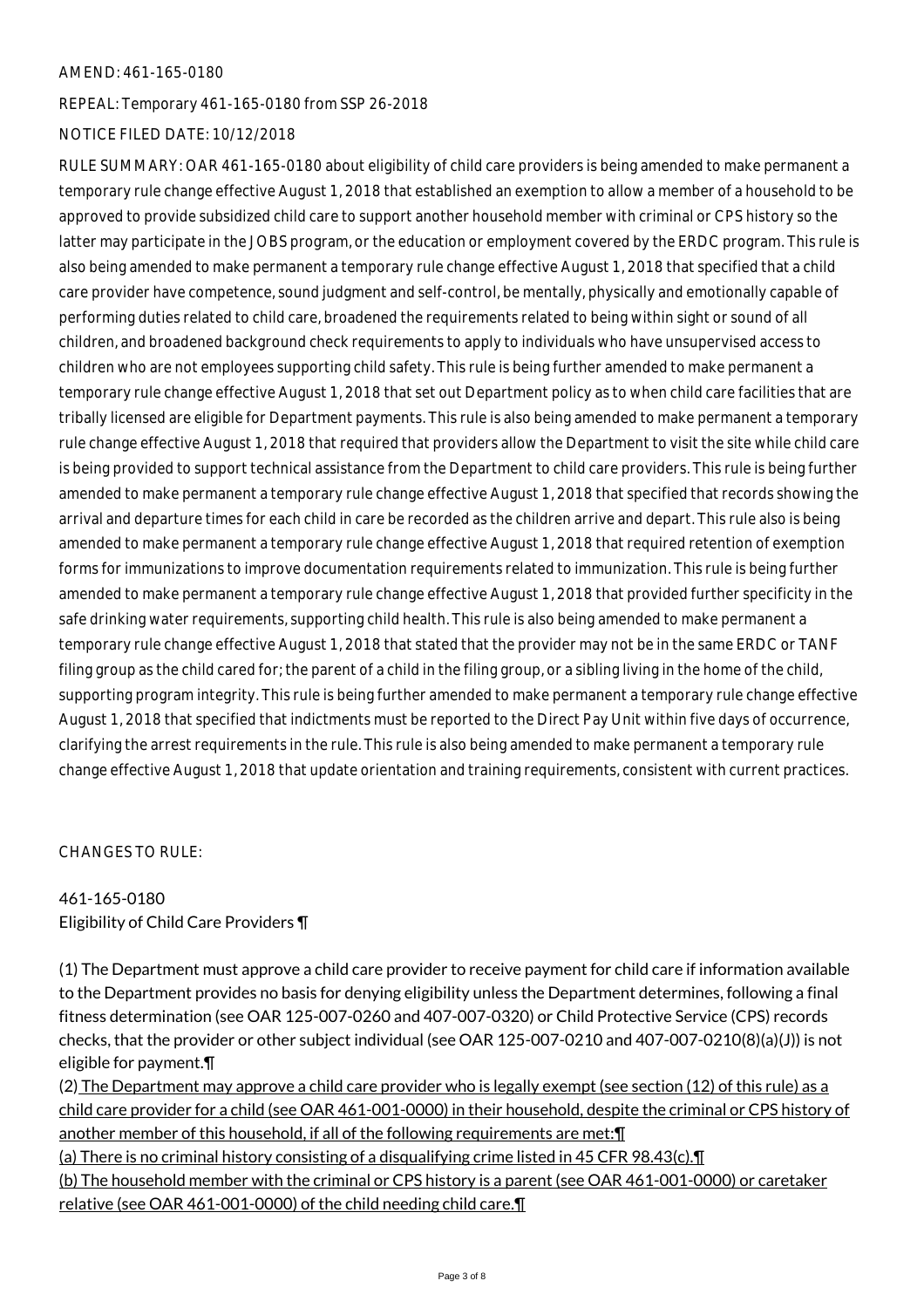(c) The child care is needed for the household member with the criminal or CPS history to participate in the JOBS program, or the education or employment covered by the ERDC program.¶

(d) The approval for Department payments only applies for the child of the household member, or a child for whom the household member is a caretaker relative.¶

(3) Ineligibility for payment may result from any of the following:¶

(a) A finding of "denied".¶

(A) A provider may be "denied" under OAR 461-165-0410 and 461-165-0420. If, after conducting a weighing test as described in OAR 407-007-0300, the Department finds substantial risk to the health or safety of a child (see OAR 461-001-0000) in the care of the provider, the provider must be "denied" and is ineligible for payment.¶ (B) A provider who has been "denied" has the right to a hearing under OAR 407-007-0335.¶

(b) A finding of "failed".¶

(A) A provider may be "failed" if the Department determines, based on a specific eligibility requirement and evidence, that a provider does not meet an eligibility requirement of this rule not covered in paragraph (c)(A) of this section.¶

(B) While the provider is in "failed" status:¶

(i) The Department does not pay any other child care provider for child care at the "failed" provider's site.¶ (ii) The Department does not pay a child care provider at another site if the "failed" provider is involved in the child care operation unless the Department determines that the reasons the provider is in "failed" status are not relevant to the new site.¶

(C) A provider with a status of "failed" may reapply at any time by providing the required documents and information to the Department for review.¶

(c) A finding of "suspended".¶

(A) A provider may be "suspended" if the Department determines and provides notice that the provider does not meet an eligibility requirement in the following subsections and paragraphs of section (78) of this rule: (b), (d), (e), (h), (i), (j), (k), (L), (o)(H), (o)(l), (o)(L),  $\Theta$  (t), or in section (10<u>1</u>) of this rule. A provider who has been "suspended" may challenge this status by requesting a contested case hearing subject to the requirements and limitations of OAR 461-025.¶

(B) While the provider is in "suspended" status:¶

(i) The provider is ineligible for payment for at least six months.¶

(ii) The Department does not pay any other child care provider for child care at the "suspended" provider's site.¶ (iii) The Department does not pay a child care provider at another site if the "suspended" provider is involved in the child care operation unless the Department determines that the reasons the provider is in "suspended" status are not relevant to the new site.¶

(C) A provider with a status of "suspended" may be eligible for payments after the six month ineligibility period ends when the provider has been approved following reapplication, including providing the required documents and information to the Department for review.¶

(d) The Department has referred an overpayment against the provider for collection and the claim is unsatisfied.¶ (34) The provider must submit a completed Child Care Provider Listing Form (DHS 7494) to the Department within 30 calendar days from the date the Department issues the listing form to the client. The provider and each individual identified under section (4) of this rule must complete and sign the authorization for a records check through the Criminal History (CH) record system maintained by the Oregon State Police (OSP), Federal Bureau of Investigation (FBI), and the Child Protective Service (CPS) record system maintained by the Department and, if necessary, an authorization to release information and fingerprint cards. The provider, each individual described in section (45) of this rule, and each subject individual described in OAR 125-007-0210 and 407-007-0210(8)(a)(J) must fully disclose all requested information as part of the records check.¶

(45) This rule also establishes additional requirements for the following individuals:¶

(a) The site director of an exempt child care facility and each employee of individual in the facility who may have unsupervised access to a child in care.¶

(b) The child care provider and each individual the provider uses to supervise a child in his or her absence.¶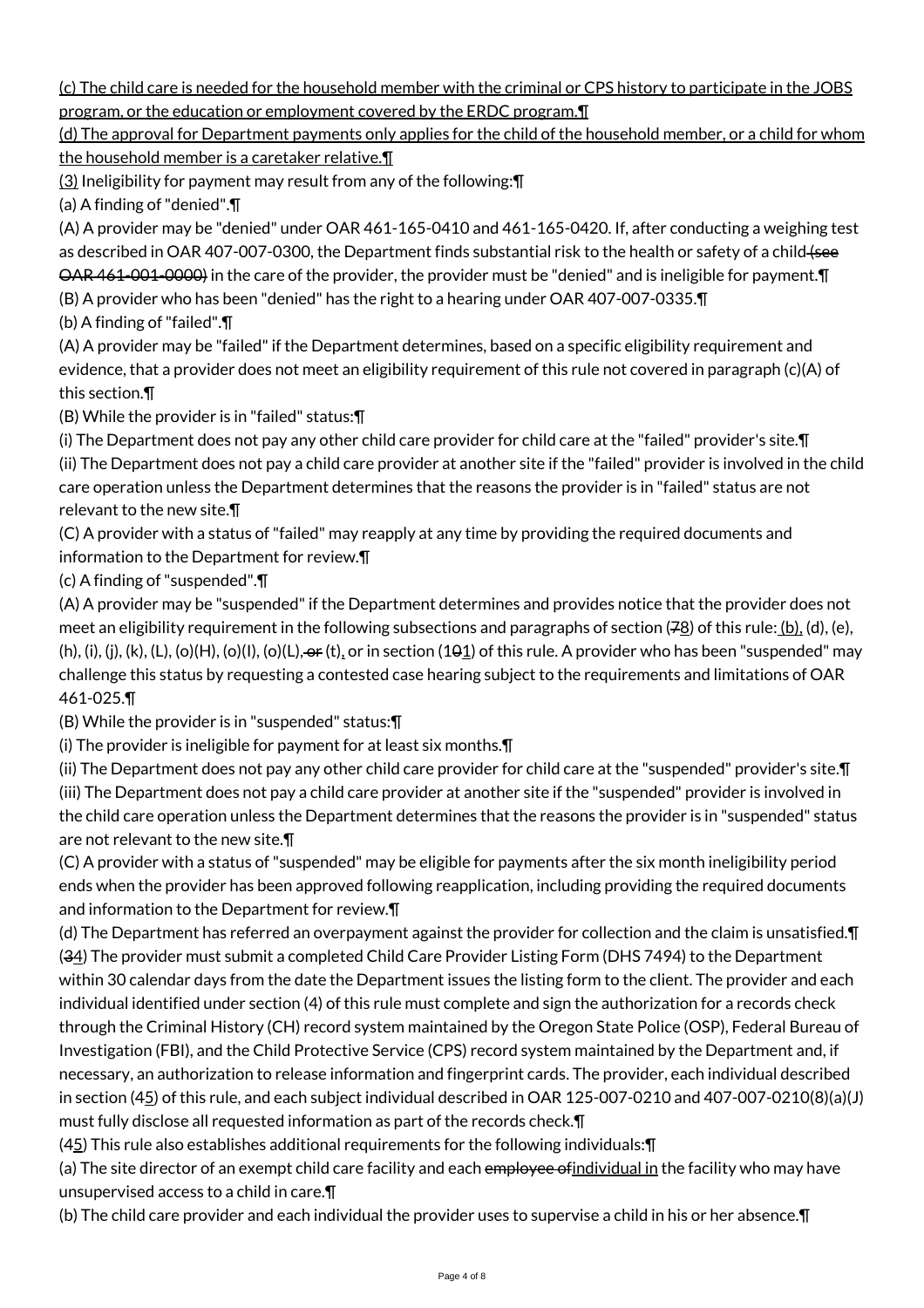(c) In the case of a provider who provides care for a child in the provider's home--¶

(A) Each individual 16 years of age or older who lives in the provider's home; and¶

(B) Each individual who visits the home of the provider during the hours care is provided and may have unsupervised access to a child in care.¶

(56) To receive payment or authorization for payment, the provider must comply with at least one of the following subsections:¶

(a) If the provider is not legally exempt (see section (11) of this rule): [

(A) Be currently certified or registered with the Office of Child Care (OCC) of the Oregon Department of

Education (ODE) under OAR 414-205-0000 to 414-205-0170, 414-300-0000 to 414-300-0440, or 414-350-

0000 to 414-350-0250 and be in compliance with the applicable rules;¶

(B) Complete the Department's background check process;¶

(C) Complete the Department's listing process; and¶

(D) Be approved by the Department.¶

(b) If the provider is legally exempt and a legally exempt relative (see section (112) of this rule):¶

(A) Complete the Department's background check process;¶

(B) Complete the Department's listing process; and¶

(C) Be approved by the Department.¶

(c) If the provider is legally exempt and not a legally exempt relative for all children in care:¶

(A) Meet all OCC Regulated Subsidy Provider requirements under OAR 414-180-0005 through 414-180-0100;¶

(B) Submit to and pass a site visit at the location where care will be provided;¶

(C) Complete the Department's background check process;¶

(D) Complete the Department's listing process; and¶

(E) Be approved by the Department.¶

(6d) In the case of a tribally licensed child care facility:¶

(A) Must receive annual health and safety inspections from the Indian Health Services;¶

(B) Each individual who may have unsupervised access to a child in care must be enrolled in the Early Learning

Division Office of Child Care Central Background Registry or approved by the Department of Human Services Background Check Unit;¶

(C) Complete the Department's listing process; and¶

(D) Be approved by the Department.¶

(7) Each individual described in section (45) of this rule must:¶

(a) Allow the Department to conduct a national criminal history records check through the Oregon State Police and the Federal Bureau of Investigation as specified in OAR 407-007-0250.¶

(b) Provide, in a manner specified by the Department, information required to conduct CH, FBI, OSP, and CPS records checks and determine whether the provider meets health and safety requirements.¶

(c) Have a history of behavior that indicates no substantial risk to the health or safety of a child in the care of the provider.¶

(78) Each provider must:¶

(a) Obtain written approval from their certifier or certifier's supervisor if the provider is also certified as a foster parent.¶

(b) Be 18 years of age or older and in such physical and mental health as will not affect adversely the ability to meet the needs of safety, health, and well-being of a child in care; and II

(A) Have competence, sound judgment and self-control when working with children;¶

(B) Be mentally, physically and emotionally capable of performing duties related to child care.¶

(c) Not be in the same ERDC or TANF filing group (see OAR 461-110-03130 and 461-110-0350) as the child cared

for; the parent (see OAR 461-001-0000) of a child in the filing group; or a sibling living in the home of athe child in the filing group.¶

(d) Allow the Department to  $y$ isit or inspect the site of care while child care is provided. $\P$ 

(e) Keep daily attendance records showing the arrival and departure times for each child in care. $\P$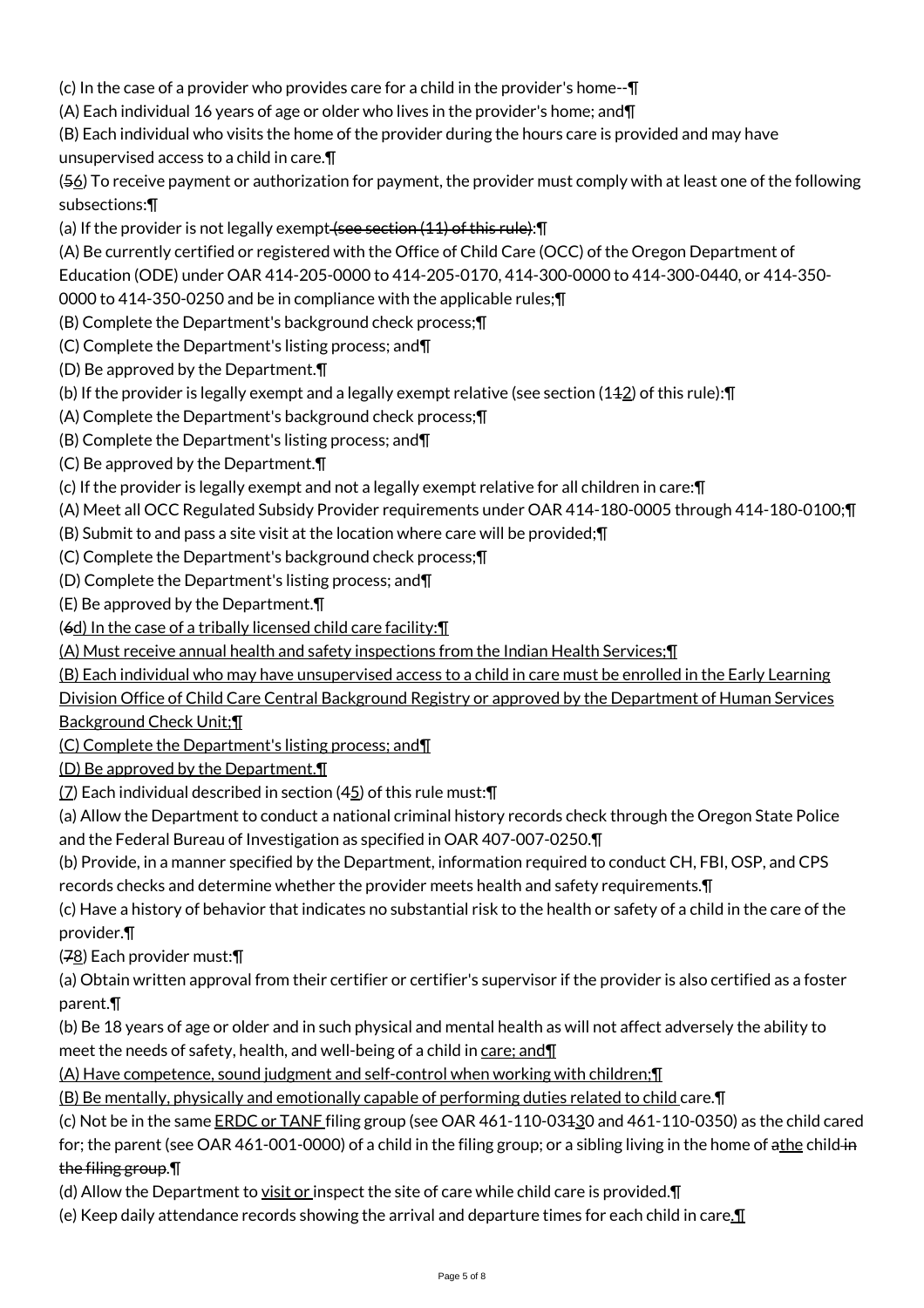(A) Times must be recorded as the child care children arrive and depart.¶

(B) Written attendance and billing records for each child receiving child care benefits from the Department. These written records must be retained for a minimum of 12 months and provided to the Department upon request. T (f) Be the individual or facility listed as providing the child care. The provider may only use someone else to supervise a child on a temporary basis if the person was included on the most current listing form and the provider notifies the Department's Direct Pay Unit.¶

(g) Not bill a Department client for an amount collected by the Department to recover an overpayment or an amount paid by the Department to a creditor of the provider because of a lien, garnishment, or other legal process.¶

(h) Report to the Department's Direct Pay Unit within five days of occurrence:¶

(A) Any arrest, indictment, or conviction of any subject individual or individual described in section (45) of this rule.¶

(B) Any involvement of any subject individual or individual described in section  $(45)$  of this rule with CPS or any other agencies providing child or adult protective services.¶

(C) Any change to the provider's name or address including any location where care is provided.¶

(D) The addition of any subject individual or individual described in section (45) of this rule.¶

(E) Any reason the provider no longer meets the requirements under this rule.¶

(i) Report suspected child abuse of any child in his or her care to CPS or a law enforcement agency.¶ (j) Supervise each child in care at all times. This includes being within sight or sound of all children; being aware of what each child is doing; being near enough to children to respond when needed; and being physically present when kindergarten-age or younger children are playing outside, unless the play area is fully fenced and hazard free.¶

(k) Prevent any individual who behaves in a manner that may harm children from having access to a child in the care of the provider. This includes anyone under the influence (see section (112) of this rule).¶

(L) Allow the custodial parent of a child in his or her care to have immediate access to the child at all times.¶ (m) Inform a parent of the need to obtain immunizations for a child and have a completed, up-to-date Oregon shot record called the "Certification of Immunization Status" (CIS) form, or a non-medical or medical Exemption form, on file for each child in care.¶

(n) Take reasonable steps to protect a child in his or her care from the spread of infectious diseases.¶

(o) Ensure that the home or facility where care is provided meets all of the following standards:¶

(A) Each floor level used by a child has two usable exits to the outdoors (a sliding door or window that can be used to evacuate a child is considered a usable exit). If a second floor is used for child care, the provider must have a written plan for evacuating occupants in the event of an emergency.¶

(B) The home or facility has <u>water that is</u> safe <u>for drinking waterand preparing food. Additionally, a legally exempt</u> provider must meet the lead testing requirements in OAR 414-180-0015(5)-(13) and OAR 414-180-0045(1)(e).¶

(C) The home or facility has a working smoke detector on each floor level and in any area where a child naps.¶ (D) Each fireplace, space heater, electrical outlet, wood stove, stairway, pool, pond, and any other hazard has a barrier to protect a child. Any gate or barrier may not pose a risk or hazard to any child in care.¶

(E) Any firearm, ammunition, and other items that may be dangerous to children, including but not limited to alcohol, inhalants, tobacco and e-cigarette products, matches and lighters, any legally prescribed or over-thecounter medicine, cleaning supplies, paint, plastic bags, and poisonous and toxic materials are kept in a secure place out of a child's reach.¶

(F) The building, grounds, any toy, equipment, and furniture are maintained in a clean, sanitary, and hazard -free condition.¶

(G) The home or facility has a telephone in operating condition.¶

(H) No one may smoke or carry any lighted smoking instrument, including e-cigarettes or vaporizers, in the home or facility or within ten feet of any entrance, exit, window that opens, or any ventilation intake that serves an enclosed area, during child care operational hours or anytime child care children are present. No one may use smokeless tobacco in the home or facility during child care operational hours or anytime child care children are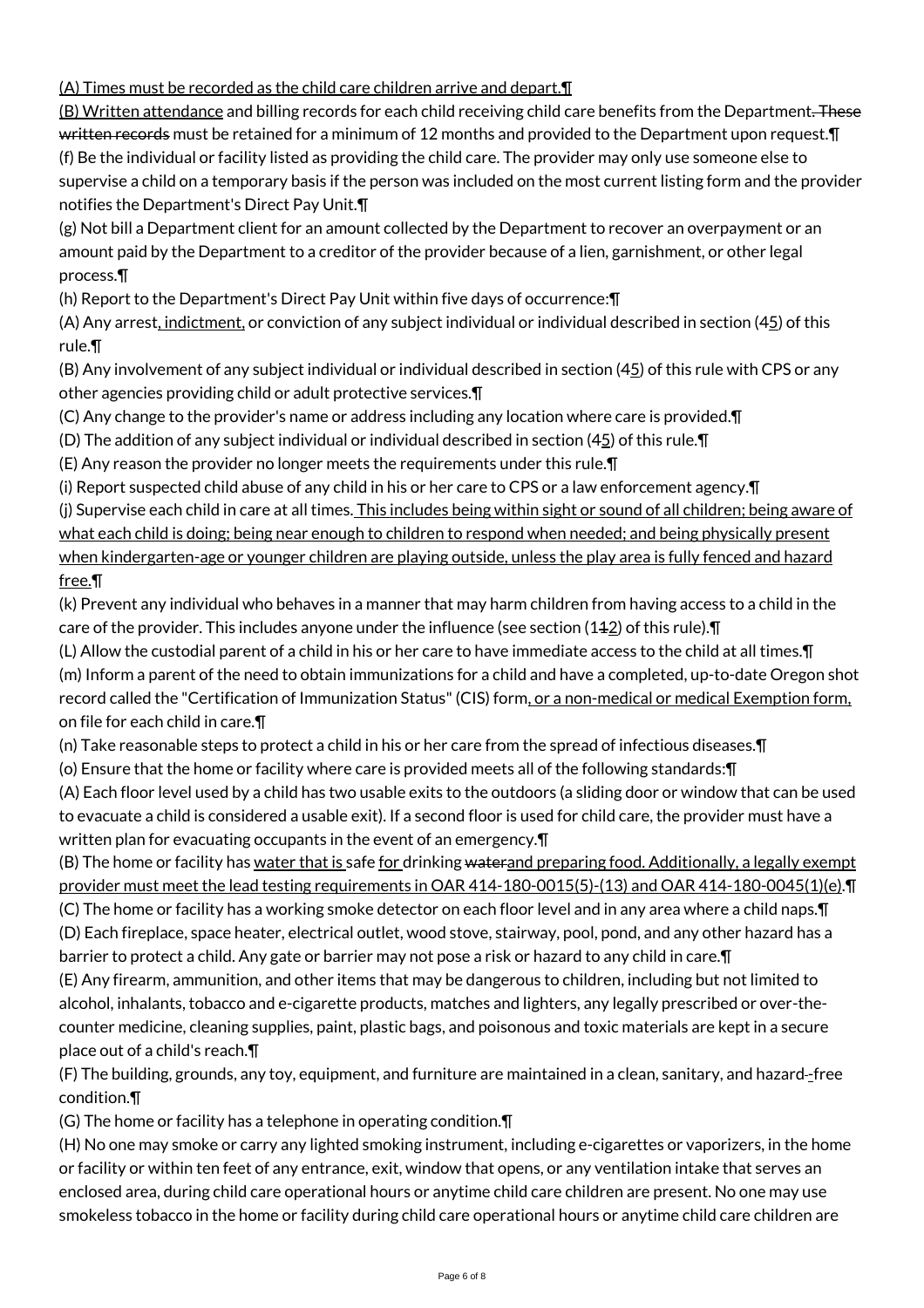present. No one may smoke or carry any lighted smoking instrument, including e-cigarettes and vaporizers, or use smokeless tobacco in motor vehicles while child care children are passengers.¶

(I) No one may consume alcohol or use controlled substances (except legally prescribed and over-the-counter medications) or marijuana (including medical marijuana) on the premises (see section (14 $2$ ) of this rule) during child care operational hours or anytime child care children are present. No one under the influence of alcohol, controlled substances (except legally prescribed and over-the-counter medications) or marijuana (including medical marijuana) may be on the premises during child care operational hours or anytime child care children are present. No one may consume alcohol or use controlled substances (except legally prescribed and over-thecounter medications) or marijuana (including medical marijuana) in motor vehicles while child care children are passengers.¶

(J) Is not a half-way house, hotel, motel, shelter, or other temporary housing such as a tent, trailer, or motor home. The restriction in this paragraph does not apply to licensed (registered or certified) care approved in a hotel, motel, or shelter.¶

(K) Is not a structure -¶

(i) Designed to be transportable; and¶

(ii) Not attached to the ground, another structure, or to any utilities system on the same premises.¶

(L) Controlled substances (except lawfully prescribed and over-the-counter medications), marijuana (including medical marijuana, marijuana edibles, and other products containing marijuana), marijuana plants, derivatives, and associated paraphernalia may not be on the premises during child care operational hours or anytime child care children are present.¶

(p) Complete and submit a new listing form every two years, or sooner at the request of the Department, so that the Department may review the provider's eligibility.¶

(q) Provide evidence of compliance with the Department's administrative rules, upon request of Department staff.¶

(r) Comply with state and federal laws related to child safety systems and seat belts in vehicles, bicycle safety, and crib standards under 16 CFR 1219 and 1220.¶

(s) Place infants to sleep on their backs.¶

(t) Not hold a medical marijuana card; or distribute, grow, or use marijuana (including medical marijuana) or any controlled substance (except lawfully prescribed and over-the-counter medications).¶

(u) Develop and communicate expulsion and suspension policies to parents and caretakers.¶

(v) Provide care at a location within the state of Oregon.¶

(89) Legally exempt providers must complete the "Introduction to Child Care Health and Safety" two-hour, webbased training as provided in the following subsections:¶

(a) Legally exempt providers with a list date prior to November 1, 2016 must complete the "Introduction to Child Care Health and Safety" training by July 31, 2017. Providers who have continued to actively provide care and receive payment for Department subsidy families may be granted an extension to September 30, 2017 to complete the training.¶

(b) Legally exempt providers with a list date of November 1, 2016 or later must complete the "Introduction to Child Care Health and Safety" prior to Department approval.¶

 $(910)$  Legally exempt providers must complete an orientation provided by the Department or a Child Care Resource and Referral agency within 90 days of being approved by the Department if the or she: F (a) Receives funds from the Department; and¶

(b) Bprovider begins providing child care services after June 30, 2010, or resumes providing child care services, after a break of more than one year that began after June 30, 2010.¶

(101) Child care providers and any individual supervising, transporting, preparing meals, or otherwise working in the proximity of child care children and those completing daily attendance and billing records shall not be under the influence.¶

 $(142)$  For purposes of these rules: $\P$ 

(a) "Premises" means the home or facility structure and grounds, including indoors and outdoors and space not